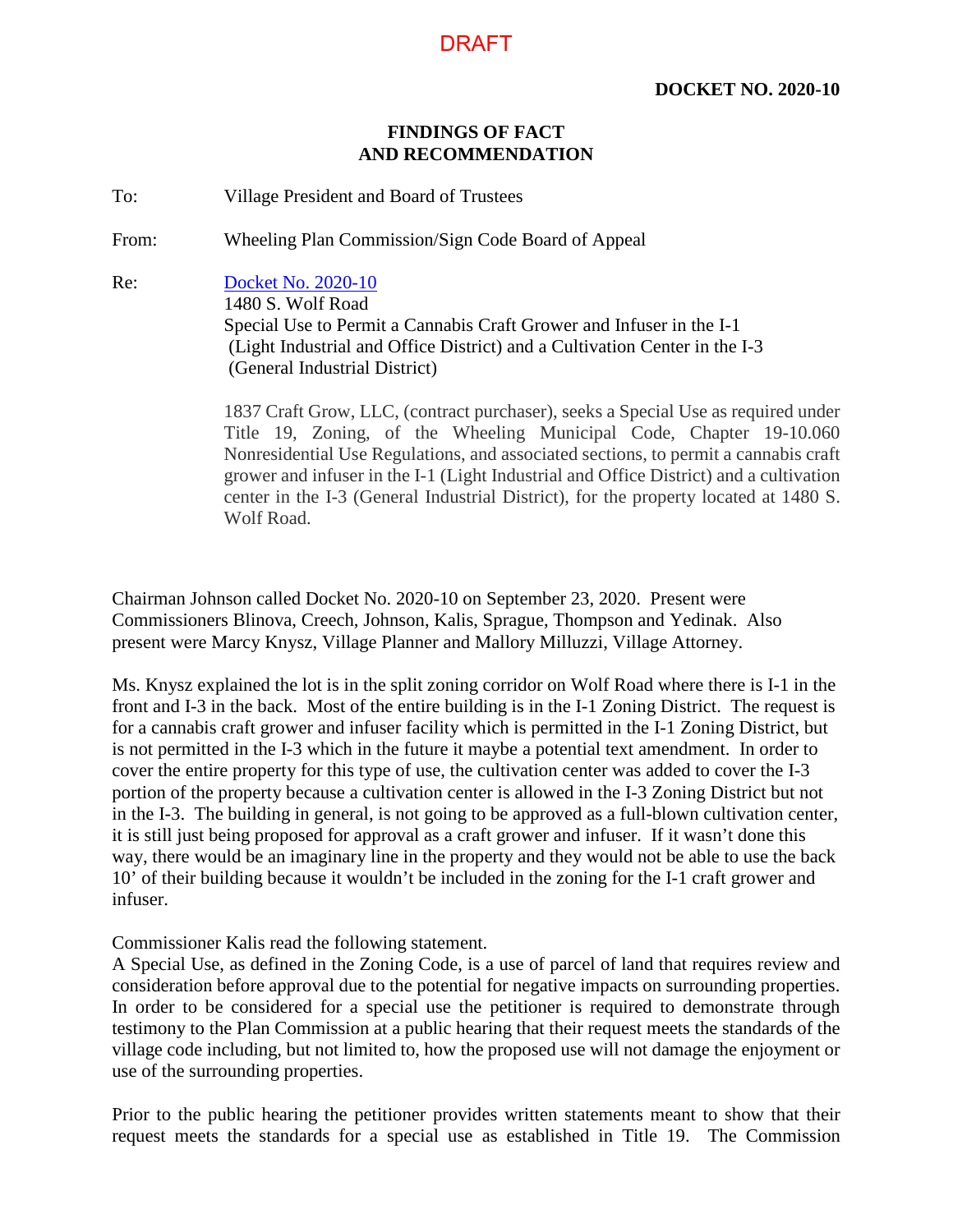**Recommendation**

Chairperson will typically direct that these statements be entered into the record without a full reading of them at the hearing. Based upon the testimony and supporting materials submitted, the Plan Commission will make findings in support of, or against, the petitioner's testimony and report those findings to the Village Board.

Mr. Nicholas Standiford, Attorney, Schain, Banks, Kenny & Schwartz, Mr. John Zitzman, SVP of Operations, 3170 North Sheridan Drive, Apt. 609, Chicago, Mr. John Cochran, CEO, 1311 23<sup>rd</sup> Street, Manhattan Beach, CA, Nosa Ehimwenman, Partner, 180 N. Stetson, Chicago, IL and Jeremy Olsen, Architect, Daylight Studio Architects, Oak Park were present and sworn in.

Mr. Standiford stated that 1837 Craft Grow, LLC was the contract purchaser of the property. They are hoping to do craft grow and infusion at the facility. They are seeking a Special Use permit and minor site plan and appearance approval. They concur with the proposed Special Use findings and thanked Staff for their help.

Mr. Olsen described the existing building. They do not intend to make any significant changes to the exterior of the building. They are adding a couple of personnel doors to the rear of the building to handle interior operations. The parking lot will remain the same size, but it has been reconfigured to comply with the zoning ordinance. They have also provided additional accessible spaces and requested a fire lane area at the front of the building as well as parking lot lighting. The primary entrance and exit of the building will be located on the north for employees. The grow facility is the big square and the office administrative is in the small office block at the front of the building. The office staff will not have routine access to the back portion of the building. Everything is highly secured to avoid any issue with employee theft. The primary entrance for the bulk of the workers will be located at the north end of the building. There is a security suite next to it with an airlock entrance. The center portion of the building includes all stages of plant growth. They have tried to provide a safe and secure, non-intrusive and relatively low-key facility in a new industry.

Mr. Standiford referred to the landscape plan. They have provided some diversity of plant life around the facility where it is lacking. They will submit the irrigation plan at the building permit stage. The trash enclosure will include cedar fencing and a black frame and will contain business trash. A sign will be placed on the enclosure, so people do not go through the garbage looking for cannabis. The cannabis will be mixed with a non-cannabis item and eliminated in a compost room. It will be removed from inside the facility by a third party.

Mr. Olson reviewed the lighting plan. They have added new lights and plan to replace the heads of the existing masts in the front parking lot with new LED fixtures that are full cutoff. They have tried to meet the general goals to provide adequate light for safety and sense of security and to make sure there is no light intruding onto the adjacent properties. There are new parking lot light fixtures toward the northwest to light the parking lot.

Mr. Standiford stated there will be 20 employees on-site 24 hours a day growing the plant material so the exterior lighting is important to make sure it is safe. Pictures of the proposed lighting fixtures were provided.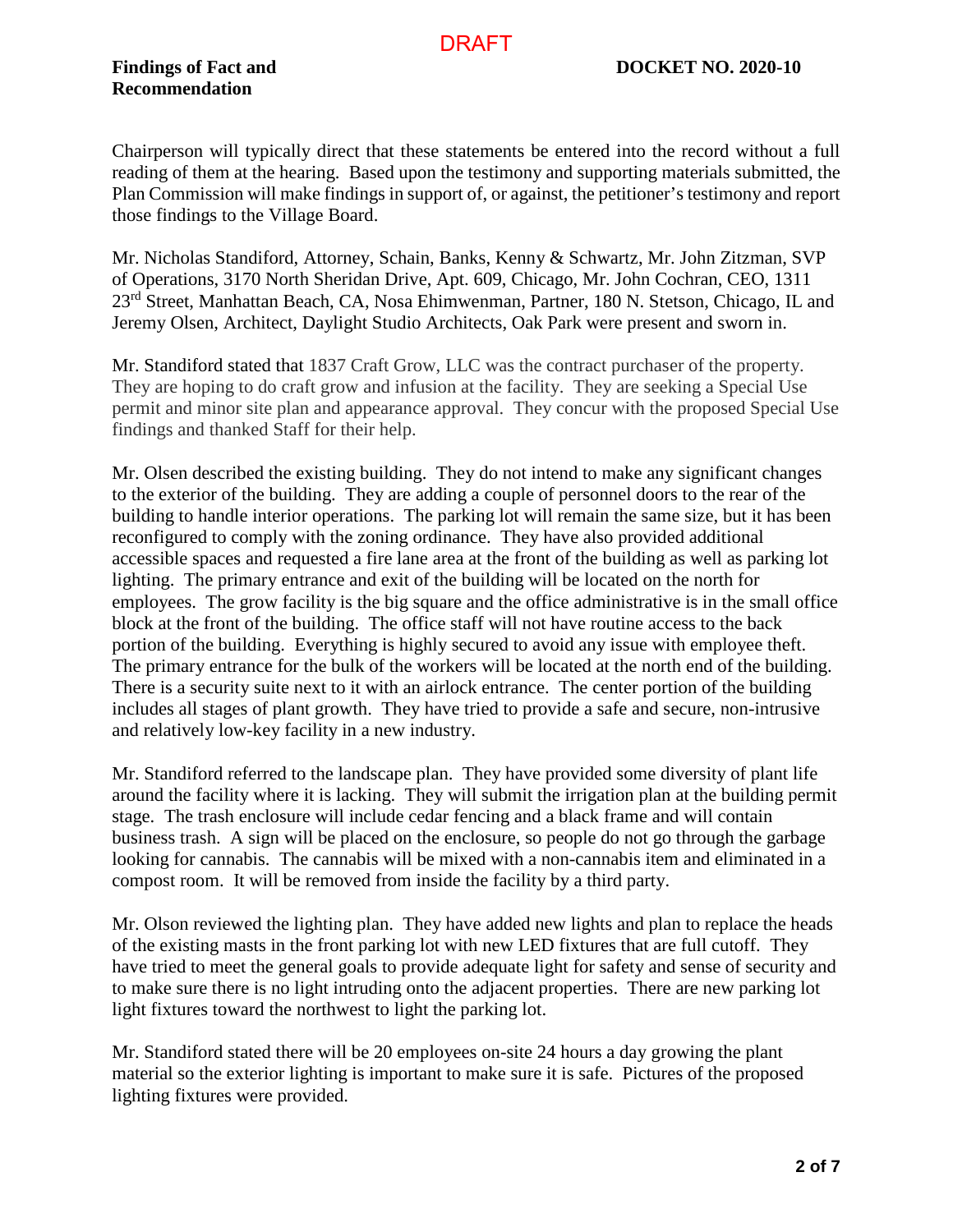Mr. Standiford explained craft growers were smaller than a cultivation level which is a much larger scale. It is a special State license to grow cannabis in a smaller facility. The State has still not awarded licenses, but they are hopeful to be awarded one.

Mr. Cochran has been in the cannabis business for three years and prior experience in farming and consumer goods for 20 years. He has worked with cannabis in 12 states and has worked on medium and very large projects. The proposed is the smallest cannabis project he has worked on. He explained it is designed to be a craft grow similar to a craft brewery. The square footage of cannabis in this facility is only 5,000 square feet versus a 125,000 square foot facility in Maryland. In this case, the facility is perfectly sized for the initial phase and could grow to 14,000 square feet. The center of the floorplan is where the plants are located.

Mr. Cochran mentioned there were cameras everywhere for security. Employees enter in the center and the larger rectangular area to the east of the entrance is the nursery facility where the plants start off as seeds or cuttings. Once there are plants in the facility, they will not need to start with seeds. The process begins with a cutting until it roots (a couple of weeks), then it moves to a pre vegetative stage for 2-3 weeks and then gets moved out of the nursery into one of the eight grow rooms where it spends 14-16 weeks. During the last half, it goes from 12 hours of light and 12 hours of dark to 18 hours of light and 6 hours of dark which makes the plant flower and the flower is the product. They will harvest a room, clean it up and replant a room every week. It is on an 8-week cycle. After harvest, they take the plant material and dry the flower and cure and trim it into products that can be packaged and sold to dispensaries. They are not in the retail business. The product that is not good enough to turn into flower is grinded up and becomes the infusion part of the process. Two different processes are used which is turned into the same raw material for things like edibles, which will be made and packaged at the facility and delivered to customers.

Mr. Cochran explained they vault all the finished material and their salespeople go to the licensed stores and the orders would physically be delivered the next day. The northeast corner is where the trucks are loaded with the doors closed. The trucks go out in the morning and the cash comes back to the vault with a two-person receiving team. Once a week, the cash is taken to their bank accounts directly. Everything uses swipe cards and most people only have access to the areas they work in every day.

Mr. Zitzman stated they will employ between 20-30 employees. Four partners own 1837 Craft Grow, LLC and is majority owned by partner, Nosa Ehimwenman. They are planning to hold a Wheeling job fair to offer the jobs to Wheeling residents first. They chose Wheeling because they felt the building was the right size and they liked the location. They do not want a fence around the building to draw attention to the facility. They hope to start construction by the end of the year depending on when the license would be issued. The licenses have been delayed because of COVID.

Chairman Johnson opened the discussion to the public.

From the audience, Ms. Valerie Dolorian, Briarwood Terrace Apartments, 1501 South Wolf Road, Prospect Heights was present and sworn in.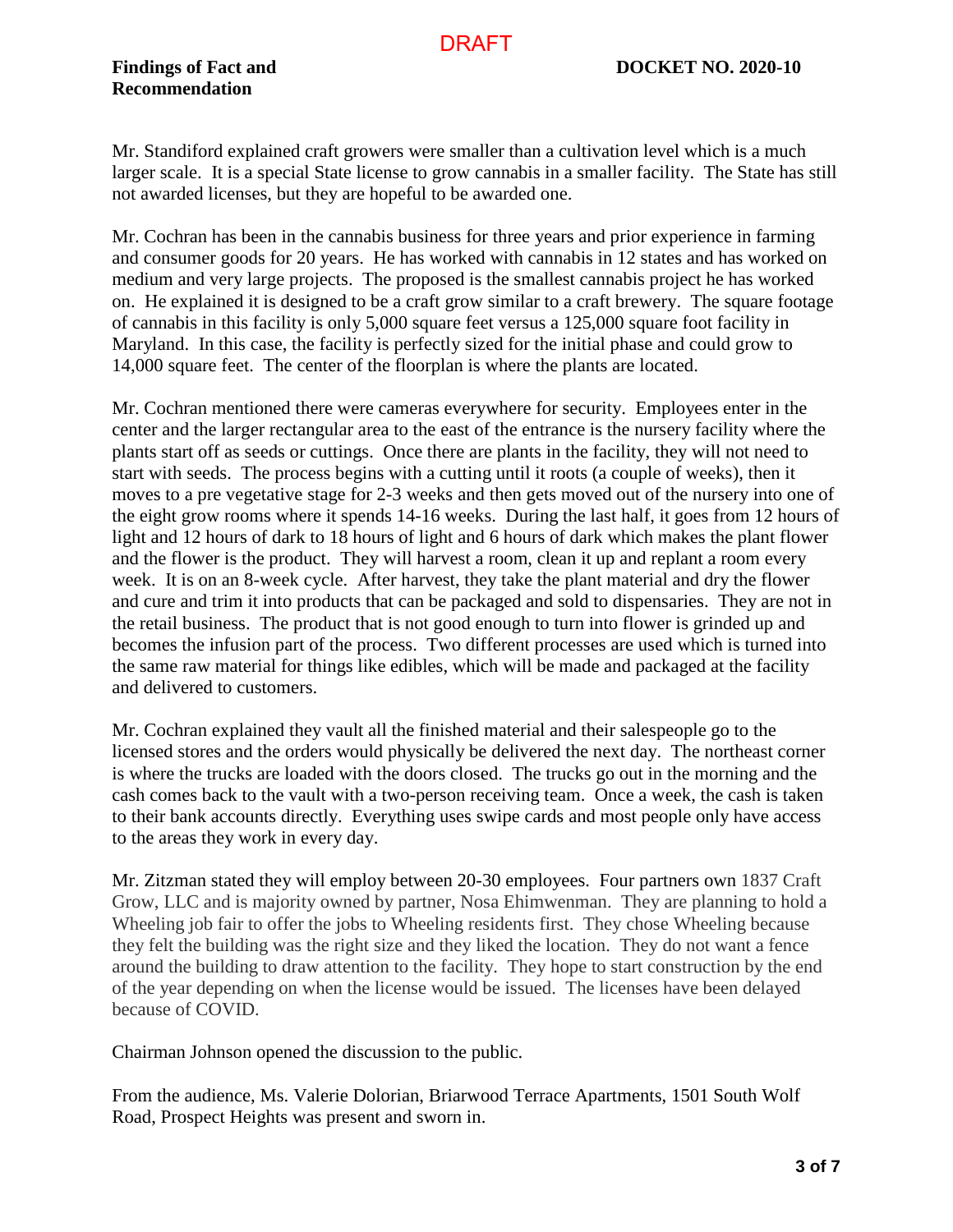Ms. Dolorian oversees the apartment complex across the street. She has over 450 families that live in the development. 57% of her clientele will not call the Police for any suspicious activity because their culture states to keep to themselves. Her concern is for vandalism to their location once the business use is known. She expressed concern with the type of crowd the business would attract. She asked about the security on-site, camera locations and the protection for people outside the building. She asked about the outdoor lighting since a lot of the apartment windows face Wolf Road.

Mr. Standiford confirmed the security guard would not be armed but he/she would contact Police for any occurrence. Mr. Cochran reconfirmed there would be no armed guards, but they would be present 24/7. Most times, there will be more than one person during the heavier operational hours. There will be about 150 interior and exterior cameras for security. He reiterated that the location did not sell products but only grew products inside the facility. There will be no signage to advertise selling of product. Ms. Dolorian questioned if their vehicles were marked. Mr. Cochran confirmed the delivery vehicles were either unmarked or marked with something else. Commissioner Kalis mentioned the Brink's security trucks that people would be seen.

Mr. Olsen referred to the lighting spillage onto the residential complex across the street. He confirmed the existing lighting is metal halide fixtures. The proposed lights are LED and will have a cutoff that will have a light level of .1 foot-candle as it crosses the property line. There are either 13 or 17 cameras on the outside of the building which will be constantly monitored and will probably have some spillover onto the public way. The video is also recorded.

Chairman Johnson opened the discussion to the Commission to address the Special Use.

Commissioner Blinova questioned if there would be an odor outside the facility. Mr. Cochran explained the inside grows were the easiest to control smell, but he did admit the plants were stinky. They will install the best they can find state-of-the art filtration system that will clean the air and exhaust out the top. He said the wind would go in the opposite direction so it would not head toward the apartments.

Commissioner Sprague disagreed about the direction of the wind. He explained most of the winds came from the west into the east which is in the direction of the apartments. Mr. Olsen explained the location of the louvers was in the northwest corner of the buildings and facing as far back on the building as possible. Commissioner Sprague questioned the amount of odors that would escape from the vents to the apartments across the street. He questioned if the neighbors would know when they were manufacturing. Mr. Cochran did not think so because it was far, and the systems were very effective.

Mr. Ehimwenman referred to the odor and explained they could also add some make up air units with air scrubbing if they identify that they were impacting the neighbors. He explained the proposed louvers should filter it, but they could add some air units and air filtration systems to clean the air before it leaves the louvers which decreases the amount of CFMs that came out.

Commissioner Kalis questioned the current use in the building. Chairman Johnson explained it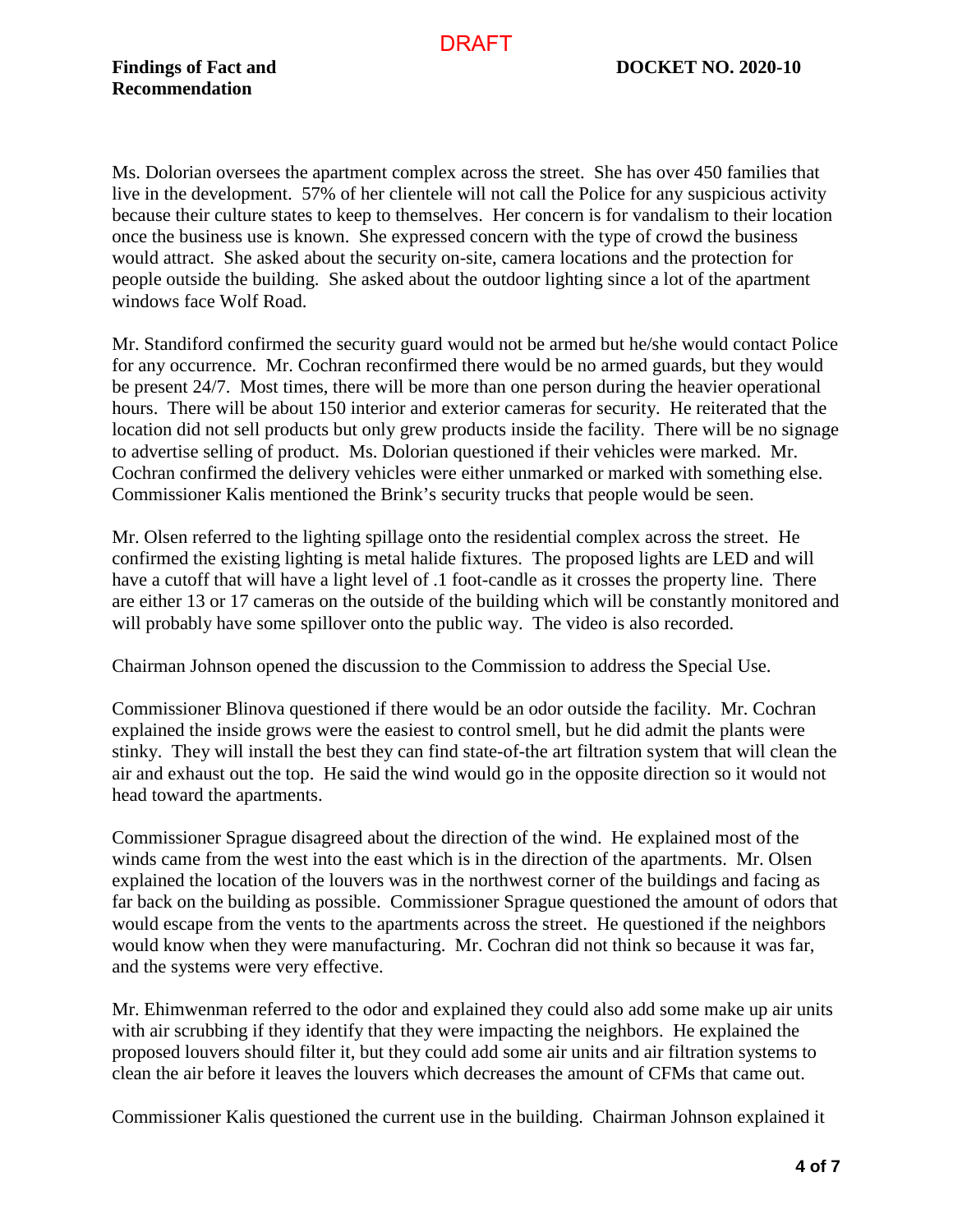was currently DGI Supply, a manufacturing company. The business is still operating.

Commissioner Kalis questioned if there had been an issue with security in the past when people find out that cannabis was being grown. Mr. Cochran confirmed he had not experienced it in any of his facilities. He had only experienced a security issue with a delivery vehicle on the road. His last job had 32 stores and that is where all the vandalism occurred. He had never experienced a loss of vehicle, goods or cash. Commissioner Kalis questioned the reason it was a cash business. Mr. Cochran explained it varied by state which means it will also change over time. He mentioned in California and Arizona you could pay by credit card, but in Illinois it is all cash.

Commissioner Kalis questioned if the business was intentionally a craft business or was it because of the size by issuing 20 or 21 cultivation licenses which was spread out in the state. Of the 21 licenses, 15 or 16 of them are operational today. The State came back but was not ready to issue more of the cultivation bigger licenses (without limitation on scale) so they issued 40 craft licenses. It is a way to define scale and the potential for scale. They are hoping to get a license out of the hundreds of people who had applied.

In response to Commissioner Kalis' question, Mr. Cochran explained the employees in the infusion area would work normal business hours. The cultivation team will have someone present 7 days a week. Generally, the work is lightest on Sundays and is just caretaking. There will be people working a second shift, but the crew will be less than half or a third of the size.

Commissioner Kalis questioned if there was a desire to do onsite retail in the future. Mr. Cochran confirmed there was no desire.

Commissioner Yedinak questioned the zoning. Ms. Knysz explained the State would ask the Village to sign off if the applicant had satisfied the zoning for the Village. The Village has made definitions of craft grower and infuser to be smaller in scale and the cultivation center to be larger. At the time the regulations were written, the Village took what was for medical marijuana that was allowed in I-2 and I-3 and made it what was allowable for a cultivation center. The new use category of craft grow and infuser ended up just being put in the I-1 and MXI Districts because it was supposed to be a smaller scale. There has been discussion at the Staff level of letting the infuser use be permitted in all three Zoning Districts, but it was meant to be a smaller scale. It will not allow a cultivation center in the entire building. The building is technically just limited to the craft grow size of 14,000 square feet. Commissioner Yedinak questioned if it was violating any of the Village's rules because the west end of the building is in I-3 for the infusion. Ms. Knysz explained it was just a small sliver. He questioned if the building should be rezoned so it made more sense. Ms. Knysz explained Staff discussed it a lot and Director Klicker felt it was the most appropriate way to deal with it. Staff was directed by the Village Board to look at the area and do a potential rezoning to all I-1 or I-3, but Staff has not yet looked at it. Commissioner Yedinak questioned if it gets approved as is and the infusion is on the west end of the building and it is in an I-3 and technically an infusion is not permitted in an I-3. Ms. Milluzzi believed that a cultivation center can do everything that a craft grower and infuser can do, but just at a larger scale. Being approved as a cultivation center for the tiny sliver, still means they can grow, cut and infuse it but the distinction is in how large. There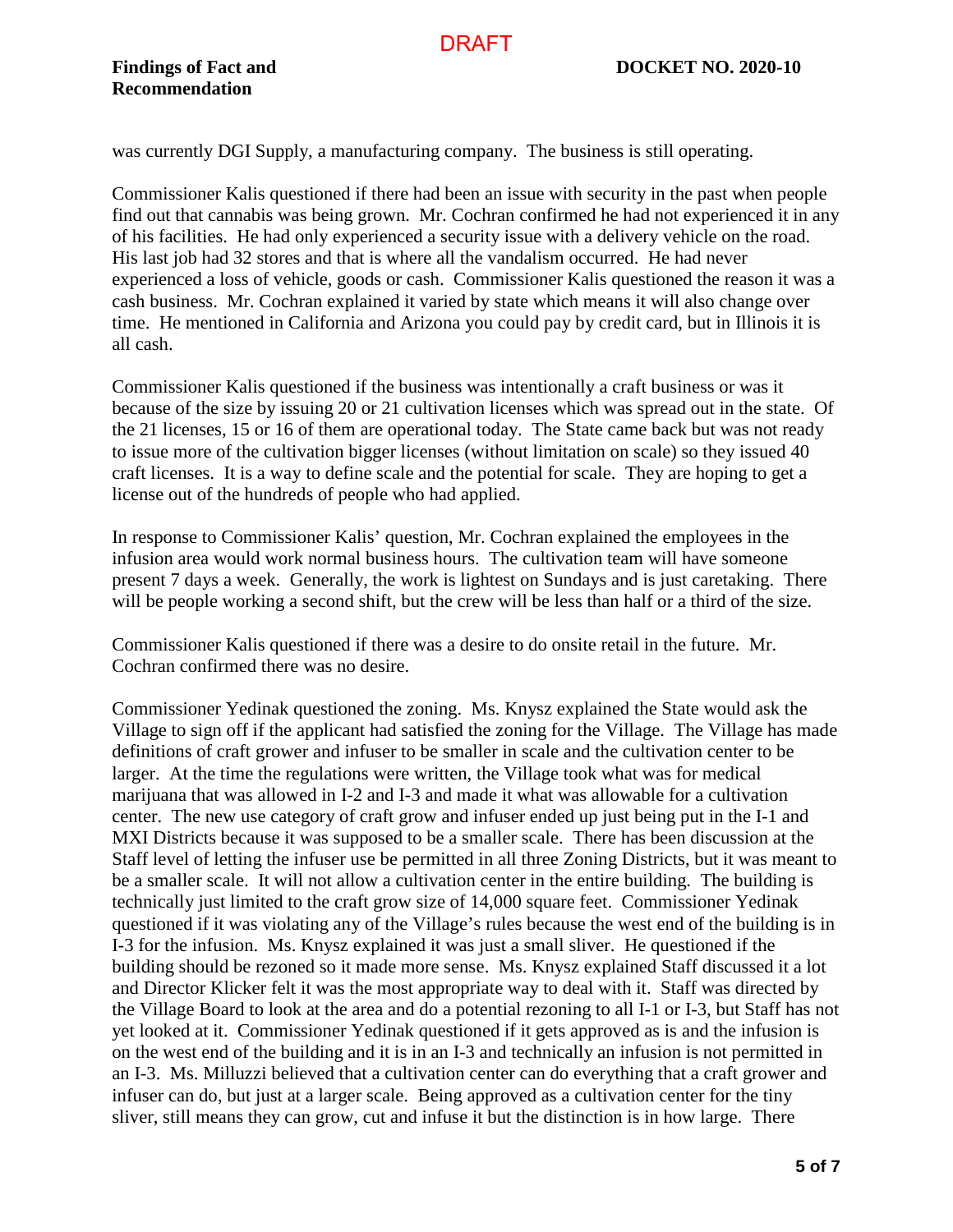would be no zoning issues as far as the use. It is the same use, but the craft grower cannot get larger than 14,000 square feet. Commissioner Yedinak referred to the fact sheet from Staff which states that the size limitation of a craft grower was 14,000 square feet but the building is 59,000 square feet. Mr. Cochran explained the square footage designation is the square footage of the canopy for the plants. It is really defined as the interior square footage of the eight rooms in the middle or any other rooms they would build for the plants in the 14-16 week veg to flower to harvest cycle and everything else doesn't count. Commissioner Yedinak questioned how the open area was managed going forward. Mr. Cochran believes the process allows for 5,000 square feet of canopy and then they could apply to go from 5,000 upwards to 14,000. Commissioner Yedinak questioned who regulated what happened inside the facility. Mr. Cochran confirmed the State regulates it with inspections. He explained the square footage was a guide for the volume of output. The volume of output will mostly be driven by the square footage. Every plant is tagged from shoot to harvest.

In reply to Commissioner Yedinak's question, Mr. Cochran confirmed just the flowering rooms in the center were included in the square footage. The infusion rooms are not included in the square footage.

Commissioner Yedinak questioned the qualifications for jobs. Mr. Cochran explained at least half of the jobs were for people interested in working with plants and had good attention to detail and a good work ethic. The jobs in infusion are for chemists. The cultivation leads are people who know cannabis and are agriculture people. They will also offer a lot of training.

Commissioner Thompson expressed concern about the odor for the neighboring apartments, townhomes and single-family homes. She is a former resident of Colorado and knows the smell can easily carry for ½ mile. She asked if carbon filters were being used. Mr. Cochran agreed carbon filters were one of the best approaches, he has also used natural oils as masking agents that were very effective. He explained it is so much better than in the past. Their commitment is to have no odor or next to nothing. Commissioner Thompson questioned if there was anything within the State that monitors the odor pollution. Mr. Cochran was unsure what the State has planned for monitoring. He explained this is the easiest to handle and most effective. Commissioner Thompson asked what they were using for filtering System. Mr. Cochran stated they will use carbon filters and whatever is the best thing they could get at the time. He had experience with a much larger facility in Maryland with 100,000 square feet of indoor and the facility was in a very residential area and close to a high school and they never had a problem. Commissioner Thompson asked if there was an odor when standing outside of the facility. Mr. Cochran confirmed you should not be able to tell it was a grow facility, only on an occasion.

Commissioner Creech had no questions.

Chairman Johnson was confused about the zoning and thought they should be asking for a variation on the zoning that would make it simpler. Ms. Milluzzi explained a variation could not be requested since it is the underlying zoning of the property and usually a variation is asking for exceptions. To allow a use that is not permitted in the Code would require a text amendment and not a variation. Chairman Johnson thought that was being done for this proposal. Ms. Milluzzi explained that approval for two uses was being requested. The property is split zoned